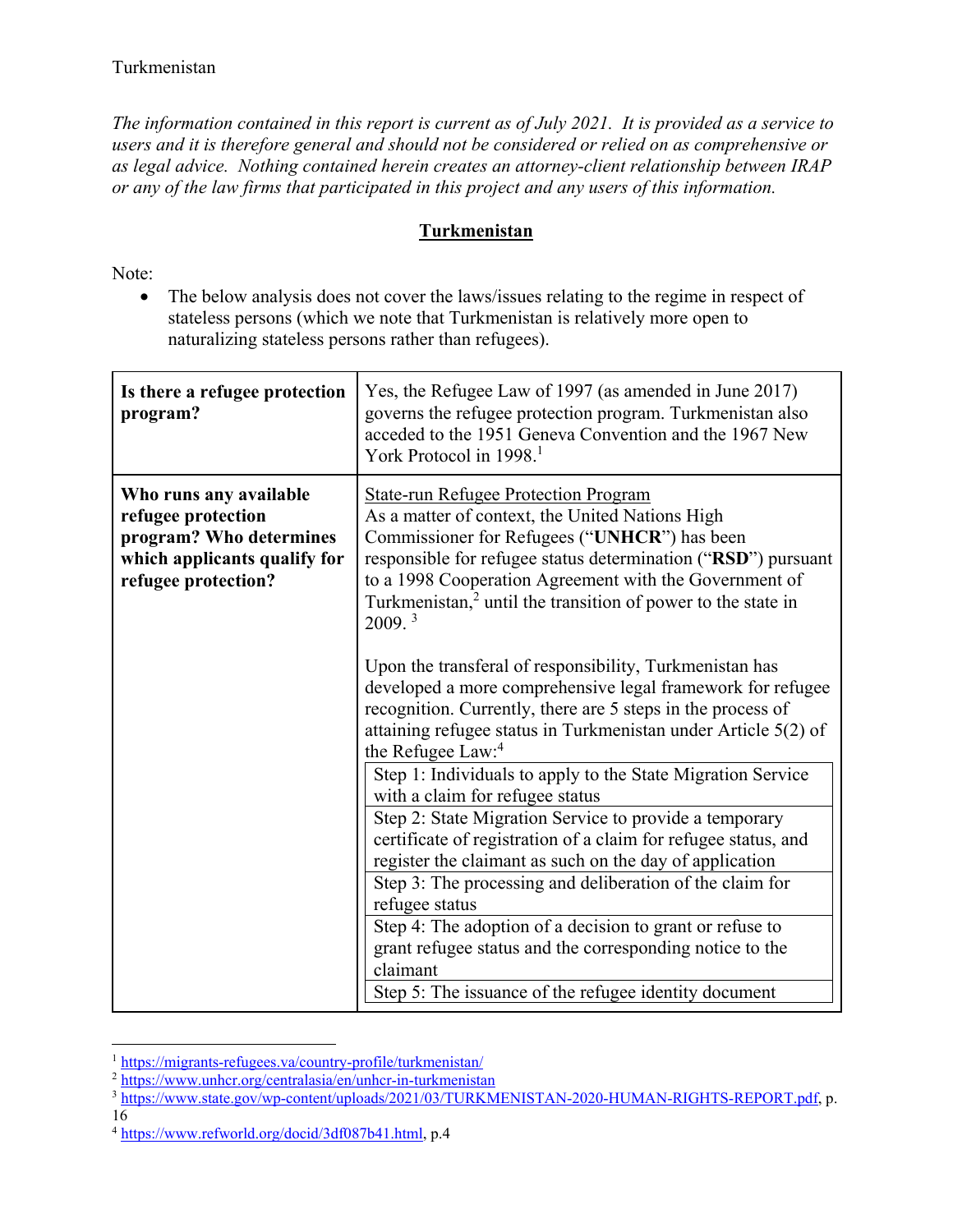|                                                                                                                                                                          | As a matter of law and on paper, Article $7(1)$ of the Refugee<br>Law stipulates that individuals shall apply for refugee status at<br>the agencies of State Migration Service, <sup>5</sup> whereby the<br>consideration of the claim for refugee status would be handled<br>by the State Migration Service under Article $9(1)$ <sup>6</sup> Ultimately,<br>the claim must be approved by the Cabinet of Ministers of<br>Turkmenistan under Article 9(4). <sup>7</sup><br>However, it remains unclear as to what exact government<br>authorities run the RSD services in practice, given how the<br>State Migration Service traditionally only handles foreigners'<br>visa, citizenship, and residence permit applications instead of<br>refugee registration, as reflected in its official website. <sup>8</sup> As<br>explained below, the state has in essence abandoned its |
|--------------------------------------------------------------------------------------------------------------------------------------------------------------------------|-----------------------------------------------------------------------------------------------------------------------------------------------------------------------------------------------------------------------------------------------------------------------------------------------------------------------------------------------------------------------------------------------------------------------------------------------------------------------------------------------------------------------------------------------------------------------------------------------------------------------------------------------------------------------------------------------------------------------------------------------------------------------------------------------------------------------------------------------------------------------------------|
|                                                                                                                                                                          | offering of RSD services.<br><b>UNHCR Mandate Refugee Protection Program</b><br>Filling in the gap in RSD services, the UNHCR continues its<br>RSD functions "in parallel" to the state, $9$ whereby individuals<br>who are not found to be refugees by the state could have<br>recourse to the UNHCR for a mandate refugee status<br>instead. $10$                                                                                                                                                                                                                                                                                                                                                                                                                                                                                                                               |
| Is the refugee protection<br>program functional? For<br>example, how long does it<br>take for decisions to be<br>issued? What percentage of<br>applications are granted? | <b>State-run Refugee Protection Program</b><br>On paper, Article $9(1)$ of the Refugee Law notes that the<br>consideration process as to approving or denying the refugee<br>status would be made within a 3 month period, however, it<br>can be extended to 1 year if necessary. <sup>11</sup> In addition, since the<br>approval by the Cabinet of Ministers is also required under<br>Article $9(4)$ , there may be delays in the handing down of the<br>eventual decision. <sup>12</sup>                                                                                                                                                                                                                                                                                                                                                                                      |
|                                                                                                                                                                          | Notwithstanding the legislation, the very practice of RSD has<br>been abandoned by the state authorities. Since the state's<br>assumption of responsibility from the UNHCR as to RSD<br>functions in 2009, no refugee statuses were ever granted, $13$                                                                                                                                                                                                                                                                                                                                                                                                                                                                                                                                                                                                                            |

<sup>&</sup>lt;sup>5</sup> https://www.refworld.org/docid/3df087b41.html, p.5

 $\frac{6 \frac{\text{https://www.refworld.org/docid/3df087b41.html}}{\text{https://www.refworld.org/docid/3df087b41.html}}$ , p.8<br>  $\frac{7 \text{https://www.refworld.org/docid/3df087b41.html}}{\text{https://www.refworld.org/plotid/415964b24.pdf}}$ , p.9

<sup>9</sup> https://www.unhcr.org/centralasia/en/unhcr-in-turkmenistan

<sup>&</sup>lt;sup>10</sup> 160480.pdf (state.gov), p.17<br>
<sup>10</sup> 160480.pdf (state.gov), p.17<br>
<sup>11</sup> https://www.refworld.org/docid/3df087b41.html, p.8<br>
<sup>12</sup> https://www.refworld.org/docid/3df087b41.html, p.9<br>
<sup>13</sup> https://www.state.gov/wp-content/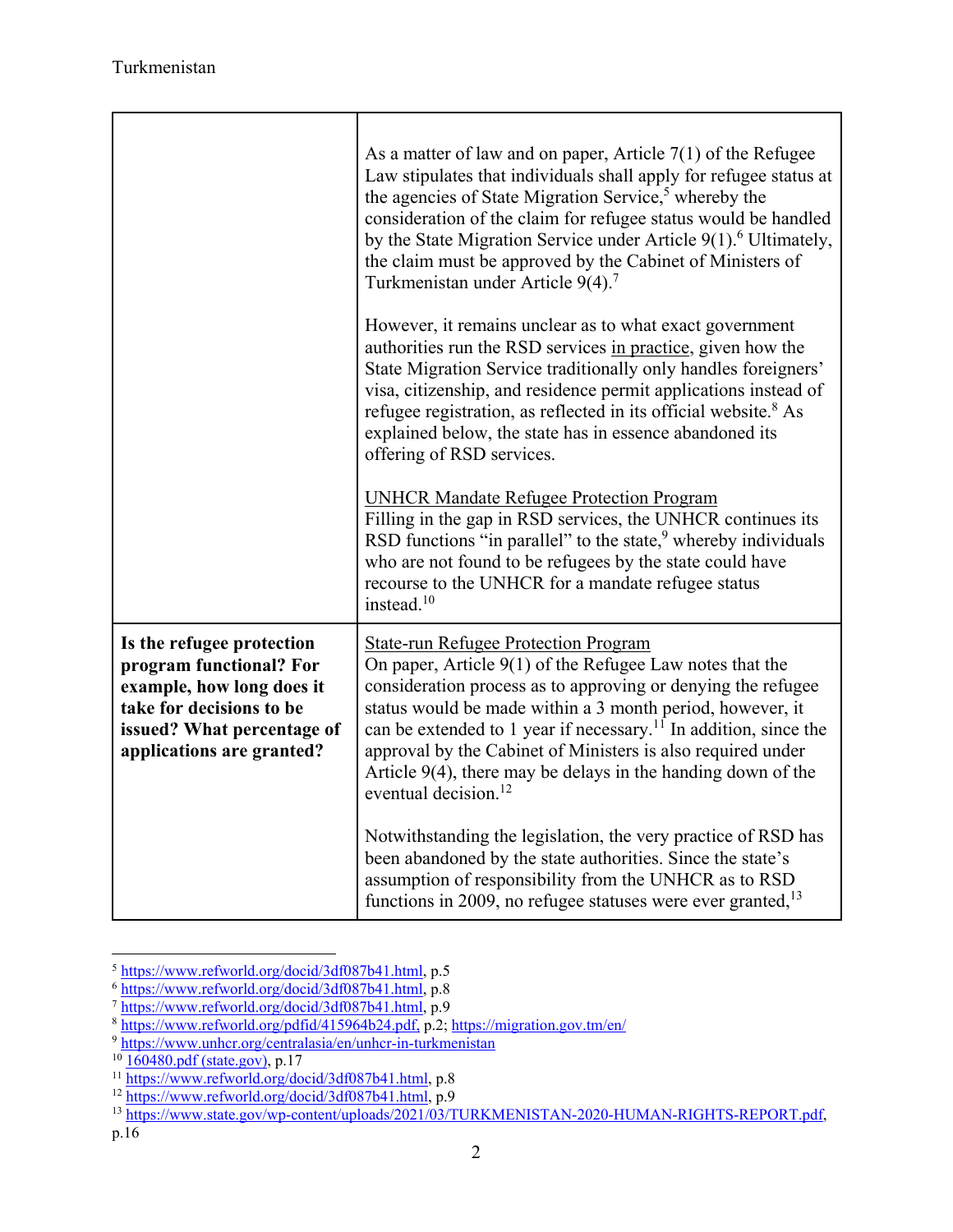|                                                                                        | and the RSD officials so trained by the UNHCR during the<br>transition period were all reassigned - the RSD unit was<br>zapped out in $2010$ . <sup>14</sup> Hence, the protection program is<br>effectively null.                                                                                                                                                                                                                                                                                                                              |
|----------------------------------------------------------------------------------------|-------------------------------------------------------------------------------------------------------------------------------------------------------------------------------------------------------------------------------------------------------------------------------------------------------------------------------------------------------------------------------------------------------------------------------------------------------------------------------------------------------------------------------------------------|
|                                                                                        | <b>UNHCR Mandate Refugee Protection Program</b><br>The refugee protection program run by the UNHCR is still<br>functional, but very few refugees have opted for Turkmenistan<br>as their destination for seeking refugee protection. In fact, the<br>number of refugees in Turkmenistan have been dwindling,<br>either because they leave Turkmenistan or become naturalized<br>as citizens – hence the number of refugees went from 60 in<br>2010, <sup>15</sup> just when the RSD functions were passed over, to 21<br>in 2020. <sup>16</sup> |
|                                                                                        | Accordingly, there is no existing data as to the processing<br>time and the percentage of applications being granted, given<br>the very few refugees. In terms of general statistics for the<br>UNHCR's RSD procedures, applicants are expected to have<br>their RSD interviews within 6 months from the date of their<br>application for refugee status, and shall receive the<br>corresponding RSD decision within 3 months after the RSD<br>interview. <sup>17</sup>                                                                         |
|                                                                                        | In passing, for existing UNHCR-mandate refugees, they must<br>renew their UNHCR certificates with the government<br>annually. <sup>18</sup>                                                                                                                                                                                                                                                                                                                                                                                                     |
| Do refugees have a right to<br>work? A right to education?<br>A right to medical care? | Phase 1: Registration of claim for refugee status<br>Upon registration of the claim for refugee status, Article 8(1)<br>of the Refugee Law states that the applicants would be<br>entitled to: <sup>19</sup><br>1. Job placement according to the region of the allocated<br>residence;<br>2. Preschool and general secondary school education on<br>equal terms as the nationals; and<br>3. Uncompensated medical care services.                                                                                                               |

 $\overline{a}$ <sup>14</sup>https://lib.ohchr.org/HRBodies/UPR/Documents/Session16/TM/UNHCR\_UPR\_TKM\_S16\_2013\_UNHCR\_E.pdf, p.2

p.17

<sup>&</sup>lt;sup>15</sup>160480.pdf (state.gov), p.17<br><sup>16</sup> https://www.unhcr.org/centralasia/wp-content/uploads/sites/75/2021/06/UNHCR-Refugees\_CA-ENG-2021screen.pdf

<sup>&</sup>lt;sup>17</sup> https://www.unhcr.org/4317223c9.pdf, pp.126, 175<br><sup>18</sup> https://www.state.gov/wp-content/uploads/2021/03/TURKMENISTAN-2020-HUMAN-RIGHTS-REPORT.pdf,

<sup>&</sup>lt;sup>19</sup> https://www.refworld.org/docid/3df087b41.html, p.6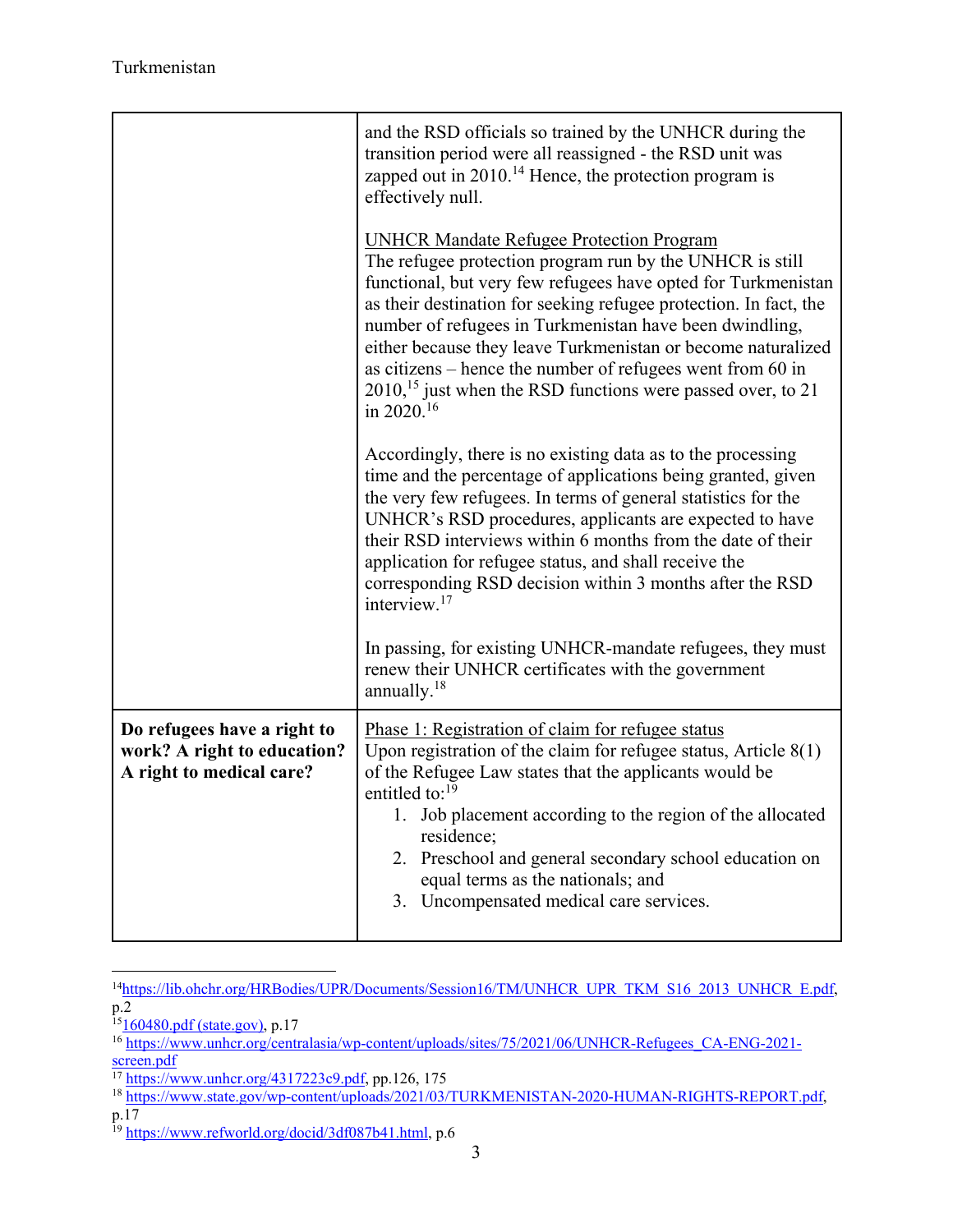|                                                                                                                                                                                                   | <u>Phase 2: Approval of refugee status</u><br>Upon the grant of refugee status, Article 15 of the Refugee<br>Law states that refugees would be entitled to: $20$<br>1. Employment on equal terms as foreign citizens and<br>stateless persons, to which farming lands may be given<br>to refugees by provincial authorities. <sup>21</sup> Refugees, as<br>with foreign citizens and stateless persons, would be<br>able to work without a work permit under Article $6(4)$<br>of the Migration Law $(2012)^{22}$ – however, they cannot<br>be engaged in the positions or labor activities that are<br>restricted to citizens under Article 7 of the Legal<br>Status of Foreign Citizens Law $(2011);^{23}$<br>2. Receive preschool and general secondary education on<br>an equal basis with nationals, to which the UNHCR<br>also offers language classes and vocational training for<br>the youth; $^{24}$ and<br>3. Use medical care as with foreign citizens and stateless<br>persons, which would be on equal terms as citizens<br>under Article 9 of the Legal Status of Foreign Citizens<br>Law. $^{25}$ |
|---------------------------------------------------------------------------------------------------------------------------------------------------------------------------------------------------|-------------------------------------------------------------------------------------------------------------------------------------------------------------------------------------------------------------------------------------------------------------------------------------------------------------------------------------------------------------------------------------------------------------------------------------------------------------------------------------------------------------------------------------------------------------------------------------------------------------------------------------------------------------------------------------------------------------------------------------------------------------------------------------------------------------------------------------------------------------------------------------------------------------------------------------------------------------------------------------------------------------------------------------------------------------------------------------------------------------------|
| Are those seeking refugee<br>protection free to live freely<br>or forced to reside in<br>camps?                                                                                                   | Refugees in Turkmenistan are free to choose the place of<br>residence from the list of settlements (to be provided by the<br>local agencies of state power or local administration agencies<br>under Article $18(10)$ of the Refugee Law) under Article<br>$15(2)(ii)$ or reside with relatives, provided that they give<br>consent under Article 15(2) (iii) of the Refugee Law. <sup>26</sup> As of<br>2015, 25 out of 26 refugees are situated in urban regions and<br>the other is situated in rural regions of Turkmenistan. <sup>27</sup>                                                                                                                                                                                                                                                                                                                                                                                                                                                                                                                                                                   |
| Does a grant of refugee<br>protection result in a<br>pathway to permanent<br>status? In other words, can<br>a refugee eventually become<br>a citizen? Is there another<br>form of legal permanent | Pursuant to Article 15(2)(xiii) of the Refugee Law, <sup>28</sup> refugees<br>are entitled to acquire citizenship pursuant to existing<br>legislation as to citizenship, which is collectively made up of<br>the Citizenship Law of Turkmenistan (2013), the Constitution<br>of Turkmenistan and the relevant normative legal acts. The<br>latter two essentially accord with the former law.                                                                                                                                                                                                                                                                                                                                                                                                                                                                                                                                                                                                                                                                                                                     |

<sup>&</sup>lt;sup>20</sup> https://www.refworld.org/docid/3df087b41.html, p.15

<sup>21</sup> https://reliefweb.int/report/tajikistan/over-10000-tajik-refugees-become-citizens-turkmenistan<br>22 https://www.mfa.gov.tm/ru/articles/79

<sup>&</sup>lt;sup>22</sup> https://www.mfa.gov.tm/ru/articles/79<br><sup>23</sup> <u>Law\_on\_legal\_status\_of\_foreign\_citizens\_in\_Turkmenistan\_eng.pdf (unece.org),</u> p.3<br><sup>24</sup> https://reliefweb.int/report/tajikistan/over-10000-tajik-refugees-become-citizens-turk

<sup>&</sup>lt;sup>25</sup> Law\_on\_legal\_status\_of\_foreign\_citizens\_in\_Turkmenistan\_eng.pdf (unece.org), p.3<br><sup>26</sup> https://www.refworld.org/docid/3df087b41.html, pp.15, 22<br><sup>27</sup> Global\_Trends\_2015.pdf (acnur.org), Table 19, p.97<br><sup>28</sup> https://www.r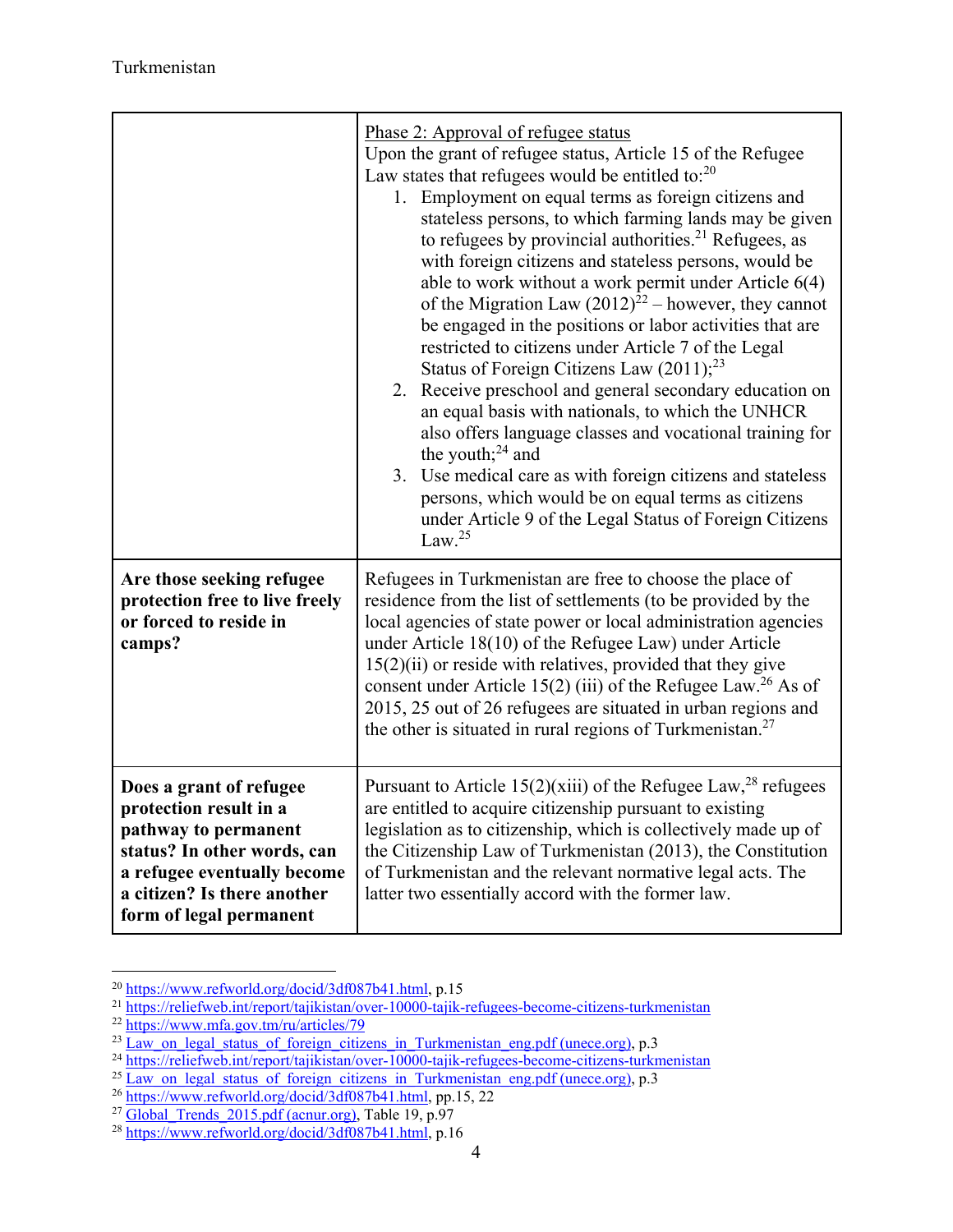| status available for people<br>with refugee status? | Pivotally, under Article 12 of the Citizenship Law, <sup>29</sup> a refugee<br>may be admitted to citizenship upon satisfying the following<br>conditions in that he/she has:-<br>1. Reached 18 years of age;<br>2. Submitted a written application for citizenship;<br>3. Undertaken to observe and respect the Constitution<br>and laws of Turkmenistan;<br>4. A good grasp of Turkmen Turkic, within the limits<br>necessary for communication;<br>5. Legitimate sources of subsistence; and<br>6. Permanently resided in Turkmenistan for the past 5<br>years, to which the permanent residence will not be<br>interrupted if the individual left Turkmenistan for 3<br>months or less within 1 year – however, this period of<br>permanent residence may be reduced or the<br>requirement in of itself will be inapplicable to refugees<br>under Article $12(2)(vi)$ . |
|-----------------------------------------------------|-----------------------------------------------------------------------------------------------------------------------------------------------------------------------------------------------------------------------------------------------------------------------------------------------------------------------------------------------------------------------------------------------------------------------------------------------------------------------------------------------------------------------------------------------------------------------------------------------------------------------------------------------------------------------------------------------------------------------------------------------------------------------------------------------------------------------------------------------------------------------------|
|                                                     | Refugees shall submit their applications to the State Migration<br>Service pursuant to Article $28(1)$ , <sup>30</sup> whereby the period of<br>consideration of the application would be limited to 6 months<br>under Article 31. <sup>31</sup> The President of Turkmenistan is the<br>decision-maker as to admitting refugees as citizens under<br>Article $24(2)(i)$ , <sup>32</sup> and shall issue Presidential decrees for<br>admitting citizens under Article 30. <sup>33</sup> In passing, however,<br>refugees must abandon their original citizenship as<br>Turkmenistan does not recognize dual citizenship under<br>Article $5(2).^{34}$                                                                                                                                                                                                                       |
|                                                     | To put the law in context, "Turkmenization" policies are state-<br>sponsored to reinforce the Turkmen culture. Hence, from<br>2005 to 2020, Turkmen citizenship has been generously<br>granted to nearly 23,000 refugees and stateless persons,<br>though the majority of grants were given to stateless persons<br>instead. <sup>35</sup> However, the citizenship grants are allegedly<br>ethnically-based, whereby Afghans are often denied<br>citizenship as opposed to Tajiks. $36$                                                                                                                                                                                                                                                                                                                                                                                    |

 $\overline{a}$ <sup>29</sup> https://www.mfa.gov.tm/ru/articles/74

<sup>&</sup>lt;sup>30</sup> https://www.mfa.gov.tm/ru/articles/74

<sup>31</sup> https://www.mfa.gov.tm/ru/articles/74

<sup>32</sup> https://www.mfa.gov.tm/ru/articles/74

<sup>&</sup>lt;sup>33</sup> https://www.mfa.gov.tm/ru/articles/74

<sup>&</sup>lt;sup>34</sup> https://www.mfa.gov.tm/ru/articles/74

<sup>&</sup>lt;sup>35</sup> https://www.unhcr.org/asia/news/press/2020/8/5f328cb04/unhcr-welcomes-turkmenistans-new-law-to-ensureuniversal-birth-registration.html

<sup>36</sup> https://borgenproject.org/about-refugees-in-turkmenistan/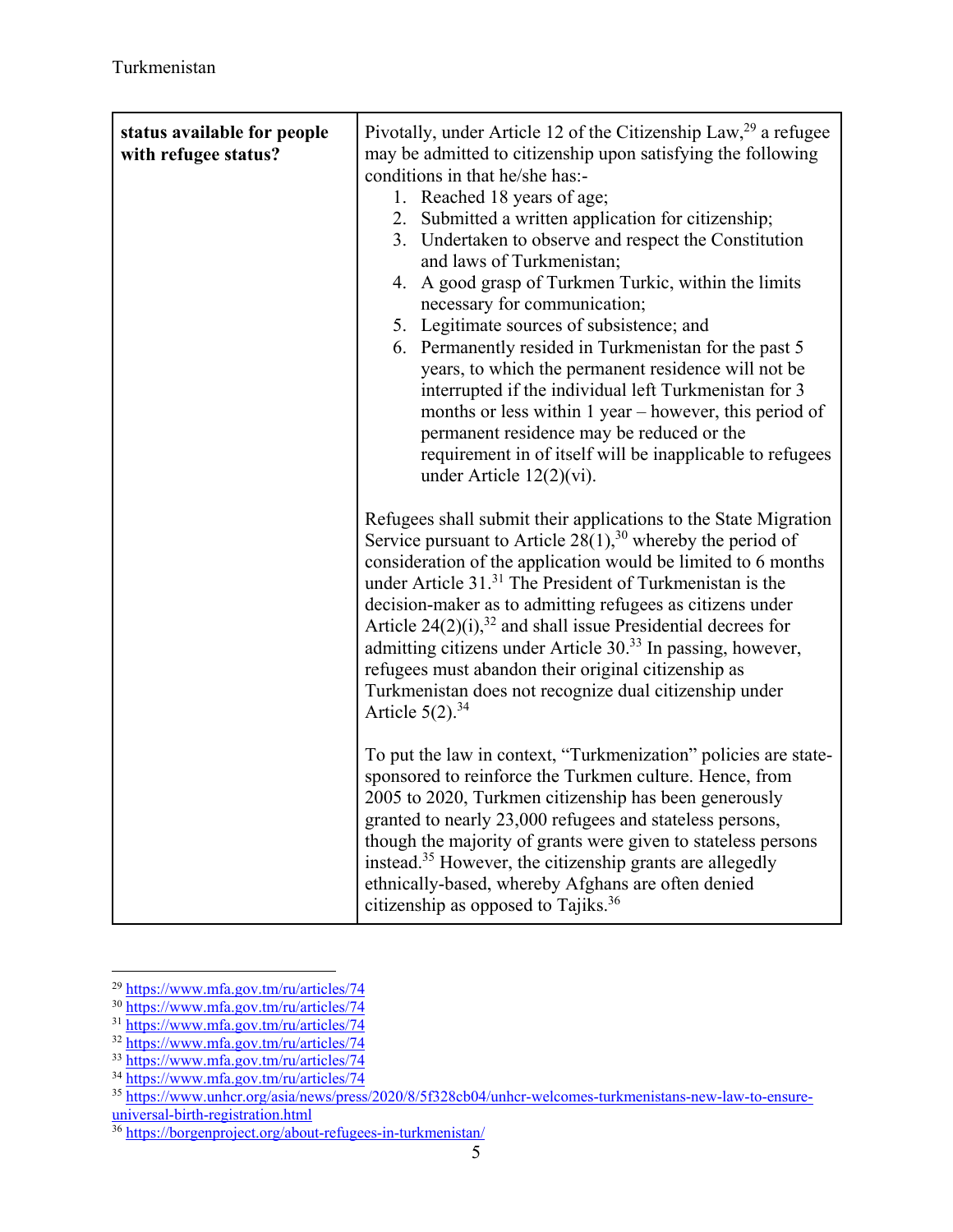| Does the country offer<br>temporary protections<br>available other than refugee<br>status? If so, what are they? | <b>Complementary Protection</b><br>Complementary protection may be granted under Article<br>11(1) of the Refugee Law if: $37$ -<br>1. The applicant's refugee status was refused due to the<br>absence of recognized grounds, but he/she ought not<br>be expelled on humanitarian grounds; or<br>2. The applicant directly applies for complementary<br>protection.<br>The protection so granted would last for one year, though<br>extendable to one additional year if the conditions persist and<br>so approved by the State Migration Service, pursuant to<br>Article $11(3)$ . <sup>38</sup> During the stay, individuals entitled to<br>complementary protection are required to stay in the places of<br>temporary residence on the list of settlements (albeit<br>undefined), as arranged by the State Migration Service<br>agencies. All procedures and the consideration of the claim<br>would be undertaken by the State Migration Service, subject<br>to the eventual approval by the Cabinet of Ministers under<br>Article 9(4) of the Refugee Law. <sup>39</sup> |
|------------------------------------------------------------------------------------------------------------------|--------------------------------------------------------------------------------------------------------------------------------------------------------------------------------------------------------------------------------------------------------------------------------------------------------------------------------------------------------------------------------------------------------------------------------------------------------------------------------------------------------------------------------------------------------------------------------------------------------------------------------------------------------------------------------------------------------------------------------------------------------------------------------------------------------------------------------------------------------------------------------------------------------------------------------------------------------------------------------------------------------------------------------------------------------------------------------|
|                                                                                                                  | <b>Temporary Protection</b><br>Temporary protection is generally granted in times of mass<br>influx of individuals into Turkmenistan, whereby the State<br>Migration Service agencies would handle the registration and<br>provision of certificates of registration of an individual<br>granted temporary protection, all of which are to be completed<br>within 3 months, under Article 12 of the Refugee Law. <sup>40</sup><br>During the 3 month limbo period, the individuals would be<br>settled in temporary accommodation facilities as reception<br>centres near the state border. The protection so granted would<br>last for 3 months, though extendable to one additional year<br>under Article $12(7).41$<br>The approval of temporary protection and any extension of<br>protection would be made by the Cabinet of Ministers upon                                                                                                                                                                                                                               |
|                                                                                                                  | the recommendations of relevant government agencies (albeit<br>unclear as to what government agencies this eludes to) under<br>Article $12(2).^{42}$                                                                                                                                                                                                                                                                                                                                                                                                                                                                                                                                                                                                                                                                                                                                                                                                                                                                                                                           |
|                                                                                                                  | During their stay, they may file a claim for refugee status or<br>complementary protection. If upon expiration of the                                                                                                                                                                                                                                                                                                                                                                                                                                                                                                                                                                                                                                                                                                                                                                                                                                                                                                                                                          |

 $\overline{a}$ 

<sup>&</sup>lt;sup>37</sup> https://www.refworld.org/docid/3df087b41.html, pp.11<br><sup>38</sup> https://www.refworld.org/docid/3df087b41.html, p.11<br><sup>39</sup> https://www.refworld.org/docid/3df087b41.html, p.9<br><sup>40</sup> https://www.refworld.org/docid/3df087b41.html,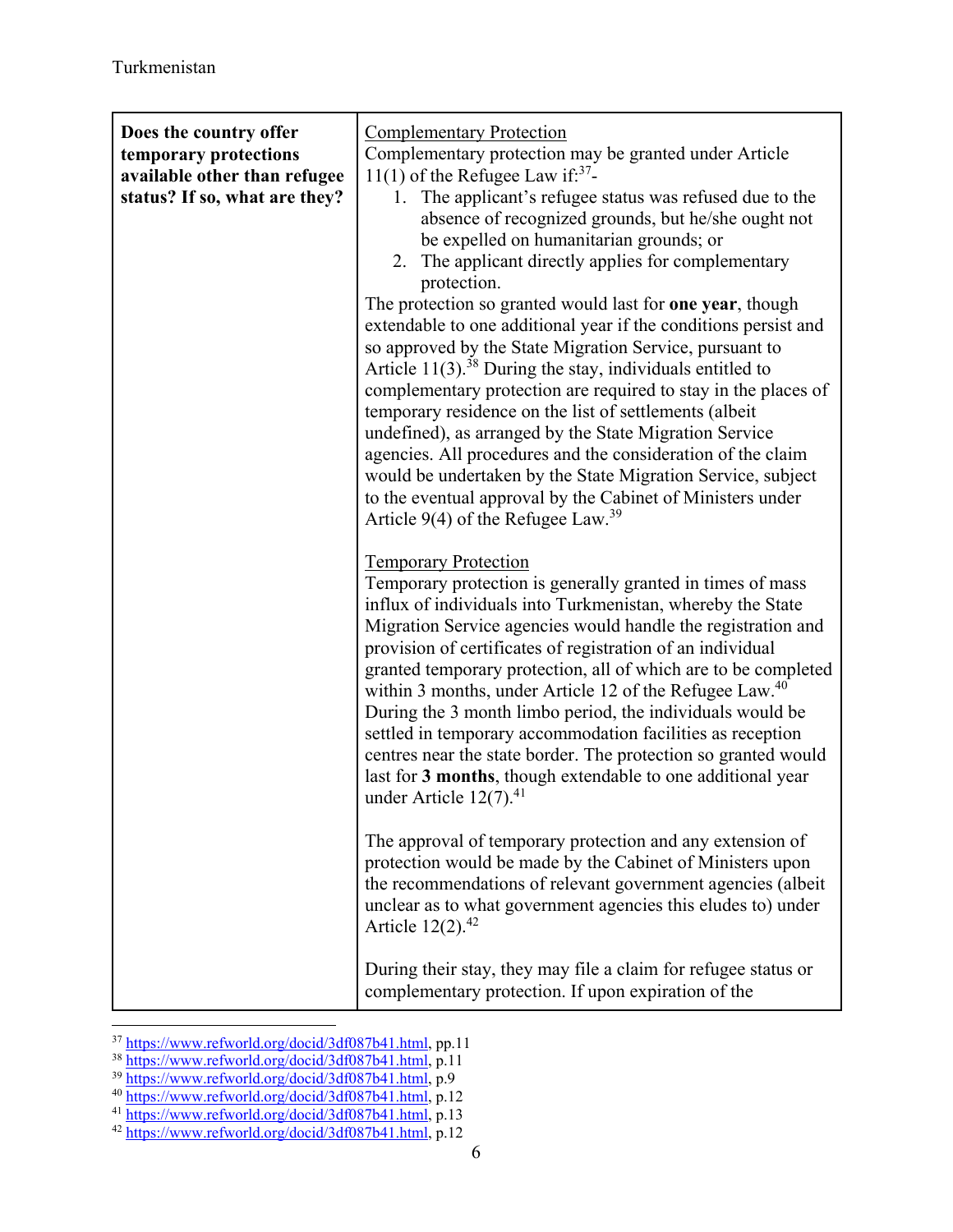|                                                                                                                   | temporary protection, the protected individuals are still unable<br>to return to their countries (be it of his/her nationality or of<br>his/her former habitual residence) or leave to another safe<br>country, their claims for refugee status or complementary<br>protection will be processed under Article $12(3).^{43}$<br>Given the current predicament in Afghanistan, it is likely that<br>mass numbers of Afghan refugees would flock into<br>Turkmenistan - hence temporary protection may likely be of<br>importance.                                                                                                                                                                                                                                                                                                                                                                                                                                                                                                                                                                                                                                                                                                                                                                                                                                                                                                                                                                                                                                       |
|-------------------------------------------------------------------------------------------------------------------|------------------------------------------------------------------------------------------------------------------------------------------------------------------------------------------------------------------------------------------------------------------------------------------------------------------------------------------------------------------------------------------------------------------------------------------------------------------------------------------------------------------------------------------------------------------------------------------------------------------------------------------------------------------------------------------------------------------------------------------------------------------------------------------------------------------------------------------------------------------------------------------------------------------------------------------------------------------------------------------------------------------------------------------------------------------------------------------------------------------------------------------------------------------------------------------------------------------------------------------------------------------------------------------------------------------------------------------------------------------------------------------------------------------------------------------------------------------------------------------------------------------------------------------------------------------------|
| What, if any, penalties are<br>there for people without<br>status or people who are<br>denied refugee protection? | For individuals who are denied refugee status (or<br>complementary protection), they are allowed to appeal to a<br>local court within 1 month from the date of notice of the<br>denial. If the court dismisses the appeal, the individuals must<br>leave Turkmenistan within 10 working days under Article<br>14(3) of the Refugee Law. <sup>44</sup> However, if it is impossible to<br>return or expel individuals, the said persons may apply for<br>temporary residence in Turkmenistan under Article 14(4) of<br>the Refugee Law. <sup>45</sup><br>As for penalties, the breach of Article $14(3)$ would entail<br>"liability in accordance with the procedure established under<br>legislation of Turkmenistan" (Article 21, Refugee Law). <sup>46</sup><br>Contextually, Turkmenistan has a civil law legal system, with<br>an entrenched hierarchy of laws, whereby Codes would take<br>precedence over Ordinary Laws, to which the latter covers all<br>the aforementioned laws. Working under this context, while it<br>is unclear as to what the referential "legislation" was, the<br>Code that likely applies is the Administrative Offences Code<br>$(2013).^{47}$<br>Equally, while the exact penalties triggered for breaching the<br>Refugee Law are unclear, the most relevant administrative<br>penalty would be expulsion from Turkmenistan and temporary<br>restriction of entry into Turkmenistan, which specifically<br>targets foreign citizens and stateless citizens, under Article 48<br>of the Administrative Offences Code. <sup>48</sup> |
| What organizations exist in-<br>country that can help                                                             | As mentioned above, the UNHCR runs parallel RSD functions<br>and protects refugee rights.                                                                                                                                                                                                                                                                                                                                                                                                                                                                                                                                                                                                                                                                                                                                                                                                                                                                                                                                                                                                                                                                                                                                                                                                                                                                                                                                                                                                                                                                              |

 $\overline{a}$ 

<sup>&</sup>lt;sup>43</sup> https://www.refworld.org/docid/3df087b41.html, p.12<br><sup>44</sup> https://www.refworld.org/docid/3df087b41.html, p.15<br><sup>45</sup> https://www.refworld.org/docid/3df087b41.html, p.15<br><sup>46</sup> https://www.refworld.org/docid/3df087b41.html,

<sup>48</sup> https://minjust.gov.tm/mcenter-single-ru/1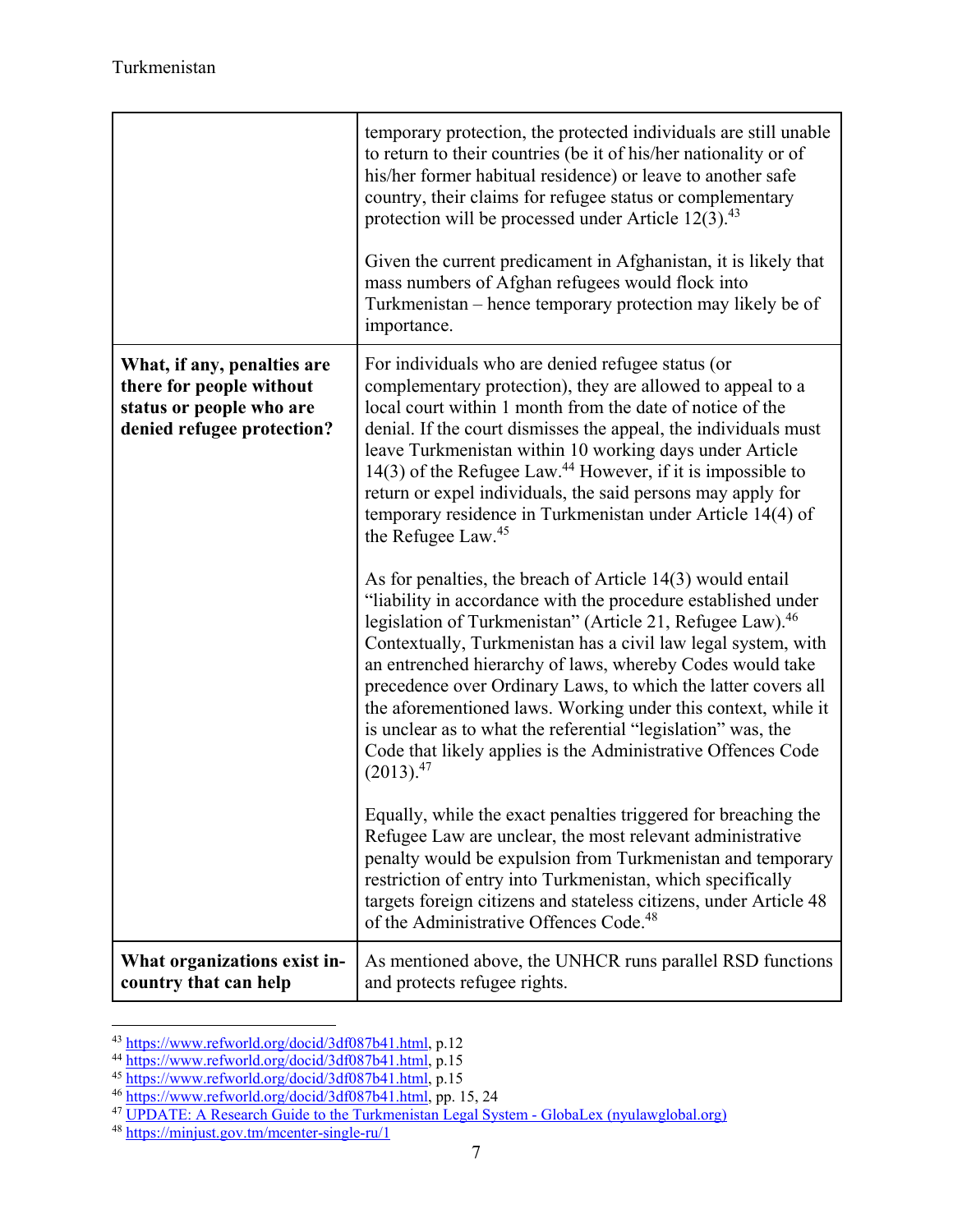| displaced people seek<br>available protections? What<br>other organizations in the<br>country may be able to help<br>displaced people access<br>services and rights, even if<br>their mission is not to<br>specifically work with<br>refugees and displaced<br>people? | Bosfor, a youth NGO, has established a mobile legal clinic<br>with the UNHCR and the Organization for Security and Co-<br>operation in Europe to provide legal assistance to refugees. <sup>49</sup><br>Keyik Okara, a local NGO that promotes socioeconomic<br>development, provides legal, medical and social assistance to<br>refugees. In particular, it offers legal support in coordinating<br>the refugees' applications for citizenship and explaining local<br>integration laws, as well as medical support in referring<br>refugees to health care institutions and covering the<br>corresponding expenses. $50$                                                                                     |
|------------------------------------------------------------------------------------------------------------------------------------------------------------------------------------------------------------------------------------------------------------------------|----------------------------------------------------------------------------------------------------------------------------------------------------------------------------------------------------------------------------------------------------------------------------------------------------------------------------------------------------------------------------------------------------------------------------------------------------------------------------------------------------------------------------------------------------------------------------------------------------------------------------------------------------------------------------------------------------------------|
| Is there other information<br>that might be valuable for<br>displaced people arriving in<br>that country to know?                                                                                                                                                      | Economic circumstances: Turkmenistan may not be ideal<br>economically – the figures of its population living under the<br>poverty line and being unemployed, particularly during the<br>pandemic, were covered up. NGOs estimated that 21.8% of<br>Turkmens lived below the national poverty line in 2018. <sup>51</sup> In<br>particular, Turkmenistan is still undergoing a food crisis,<br>which was exacerbated by the pandemic $-$ with massive<br>shortages of subsidized food and the drastic hike in market<br>prices, refugees may face the same issue of food insecurity in<br>Turkmenistan, not to mention how the existing food rationing<br>system for citizens is already failing. <sup>52</sup> |
|                                                                                                                                                                                                                                                                        | Cultural assimilation: While Afghan refugees would largely<br>speak Dari and Pashto, Turkmen Turkic, as Turkmenistan's<br>official language, is spoken by certain Afghan minority<br>groups as a third official language. Besides, since the majority<br>of Afghan refugees who flee to Turkmenistan are ethnic<br>Turkmen, there are no reports of hostility towards refugees<br>from locals. <sup>53</sup> In fact, in 2020, 70% of refugees in<br>Turkmenistan originated from Afghanistan. <sup>54</sup>                                                                                                                                                                                                   |
|                                                                                                                                                                                                                                                                        | Political stability: Turkmenistan is known to be a notoriously<br>repressive state whereby freedoms of assembly, media,<br>religion, and even movement are strictly monitored, if not<br>stripped. <sup>55</sup> Given the state's hypersensitivity to social<br>movements and political dissent, it is advised that refugees do                                                                                                                                                                                                                                                                                                                                                                               |

 $\overline{a}$ 49 http://en.bosfor.info/2017/10/22/pr2/

<sup>50</sup> https://keikokara.com.tm/en/2021/06/07/refugees-and-stateless-persons/

<sup>51</sup> https://www.unescap.org/sites/default/files/2018.11.20%20Turkmenistan%20Country%20Brief.%20FINAL.pdf, p.1

<sup>52</sup> https://www.hrw.org/news/2020/09/23/turkmenistan-denial-inaction-worsen-food-crisis

<sup>&</sup>lt;sup>53</sup> https://wprdoc.ohchr.org/uprweb/downloadfile.aspx?filename=5459&file=EnglishTranslation, p.2<br><sup>54</sup> https://www.unhcr.org/refugee-statistics/download/?url=Izv9fP<br><sup>55</sup> https://www.hrw.org/world-report/2021/country-chapte